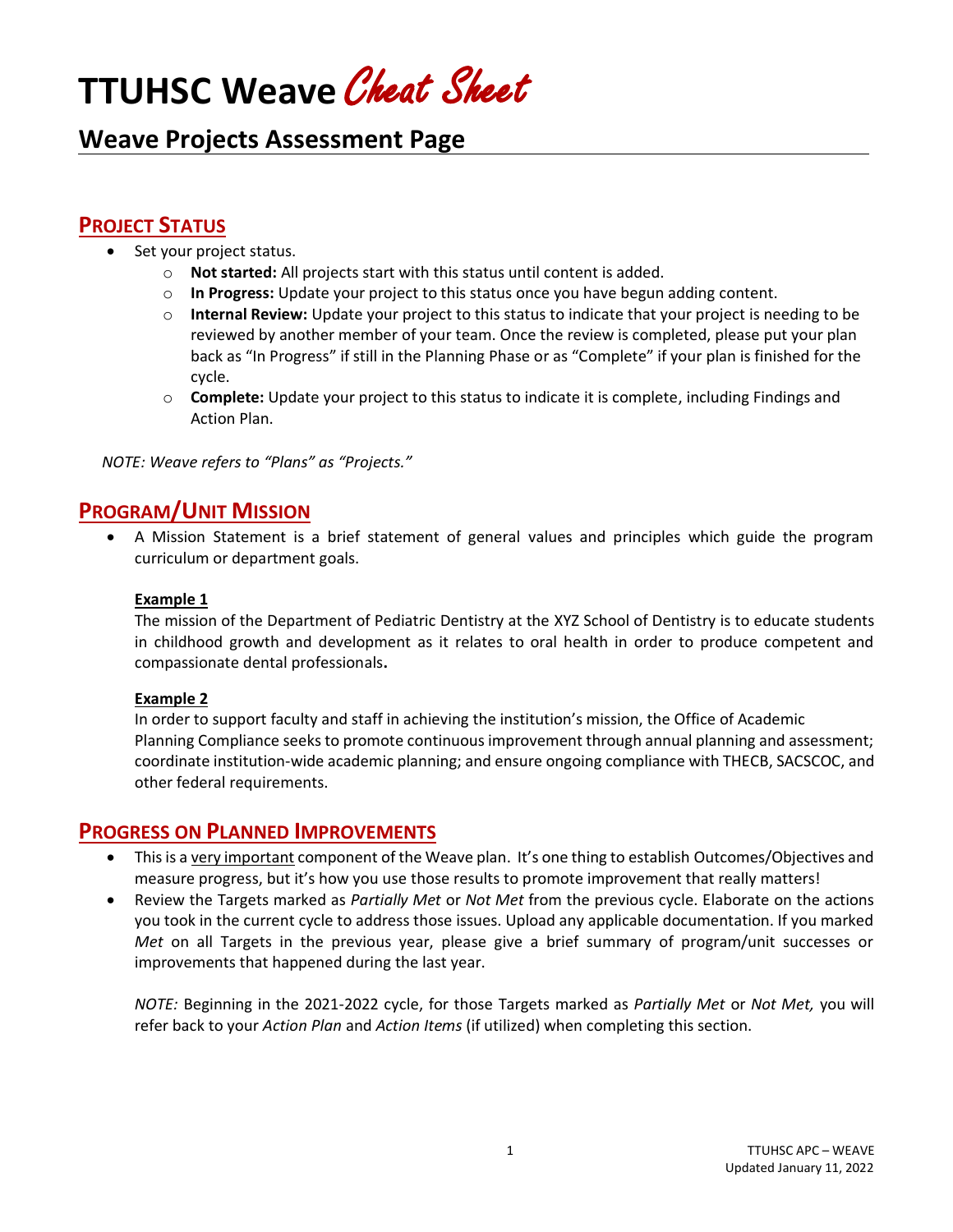#### **Example 3**

*Partially Met:* At least 75% of required faculty and staff will complete their continuous improvement plans in Weave by September 30. Completion rates will increase to 100% by December 31. During the previous cycle, TTUHSC Weave administrators worked toward improving Weave completion rates by the designated deadlines. We continued to communicate deadlines using a variety of methods, including email, the Local News section on Weave, and TTUHSC announcements. We also continued Weave Wednesdays, in which we offered face-to-face training opportunities for Weave users during the months of August and September. Finally, we implemented a new peer review process in which all Weave plans were reviewed by faculty and staff in a single day. Despite these efforts, only 64% completed their Weave plans by the deadline, which increased to 90% by October 30 and 100% by December 31.

#### **Example 4**

*Not Met:* We did not meet our 2020-2021 target to have at least 40% of the student population complete the survey. During the 2021-2022 year we improved our marketing efforts by advertising the survey on TV monitors across campuses, and we designed new flyers and posters to replace dated marketing materials. We are still working on best practices to ensure these are distributed and appropriately used at all campus sites. We have not yet completed our efforts as simplifying the data tables within the report but, we are about 80% finished with this project.

## **TTUHSC GOALS**

- Choose one of the TTUHSC-wide Strategic Goal(s) and the appropriate corresponding objective (Innovation or Collaboration) that is relative to your area. You can have multiple goals if more than one TTUHSC-wide Strategic Goal is relevant to your area. You just need to ensure your Outcomes/Objectives align appropriately within each goal. The 2022 FY TTUHSC Strategic Goals and objectives are as follows:
	- o **Academics**
		- Innovation Objective: Promote innovation in our academic programs, academic support services and student affairs.
		- **■** Collaboration Objective: Promote collaborative learning opportunities leveraging best practices.
	- o **Clinical Affairs**
		- Innovation Objective: Improve health care and patient care outcomes.
		- Collaboration Objective: Cultivate and enhance collaborations that utilize our unique position as a comprehensive academic health center.

#### o **Research**

- Innovation Objective: Modernize our research infrastructure to effectively capitalize on research opportunities.
- **■** Collaboration Objective: Advance our research portfolio through collaborations in areas of strength.

#### o **People & Operations**

- Innovation Objective: Encourage innovative approaches to improve our operational strategy and establish the institution as the employer of choice.
- **■** Collaboration Objective: Implement growth and development strategies that encourage collaboration and align resources at our university.

#### o **External Affairs**

- **E** Innovation Objective: Champion our university's role as an innovative leader through meaningful engagement.
- **•** Collaboration Objective: Position the institution as a key collaborative partner with external stakeholders.

#### o **Telehealth**

**EXECOM Strategic Goal: Comprehensive Telehealth – Coordinated under a universitywide institute,** establish our university as the leading institution in the advancement of comprehensive telehealth.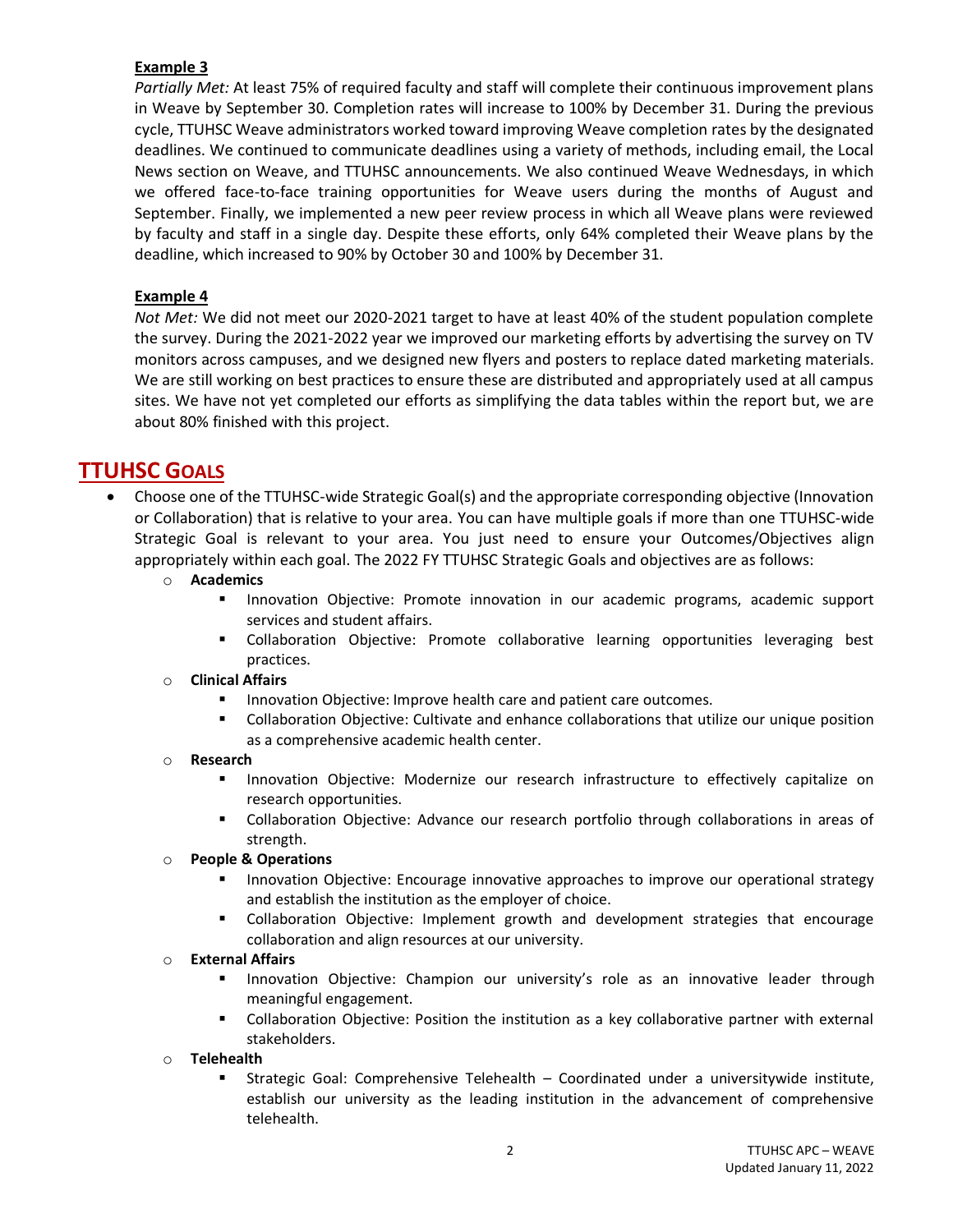# **OUTCOMES/OBJECTIVES**

- We suggest you have approximately 3-5 Outcomes/Objectives. Fewer indicate your Outcomes/Objectives may be too broad. Too many suggests that your Outcomes/Objectives may be too specific.
- If possible, avoid directionality (e.g., increase or decrease) in wording your Outcomes/Objectives. You should also try to avoid specifying a quantifiable target. This is more appropriate for targets in Weave.

**Student Learning Outcomes:** Academic programs are expected to have Student Learning Outcomes. In other words, what will students know or be able to do when they have completed a certificate/degree program?

#### **Example 5**

**Needs improvement:** Students will learn effective interpersonal communication skills. *(How do you know that they have learned these skills?)*

**Better:** Students will be able to demonstrate effective interpersonal communication skills in the exchange of information and collaboration with patients, their families, and other healthcare professionals.

**Customer Outcomes:** For administrative and academic/student support units, Outcomes and Objectives become a bit more confusing. Some units may have Customer Outcomes, or expected results for the intended customer.

#### **Example 6**

**Needs improvement:** The Office of Faculty Development will offer quarterly training on the effective use of technology to enhance classroom instruction.

**Better:** Faculty will be able to use classroom technology effectively to enhance student learning experiences. (*The "customer" is faculty. Even though you may have an objective to offer training, the desired result is that they would be able to use the available technology effectively.)*

**Process Objectives:** Other types of units lend themselves more readily to Process Objectives, or anticipated actions, which will move one towards the accomplishment of the unit's mission.

#### **Example 7**

**Needs improvement:** The Office of Student Recruitment will represent the school at three recruitment events per semester within the local community.

**Better:** The Office of Student Recruitment will maintain a visible and professional presence at recruitment events within the local community. (*Typically, you want objectives to be appropriate over several years if possible, so you don't have to change them frequently. Your achievement targets, however, will change more often.)*

### **ACTION PLAN**

- In the Action Plan "Description," you will provide a detailed description of the actions you plan to take for the Targets marked as *Partially Met* or *Not Met*.
- If beneficial, you can use the "Action Items" section to discuss each Target's Action Plan in more detail. Actions Items may be helpful when you have multiple targets or actions needed per Outcome/Objective.
- If all Targets were *Met*, we advise you to use this section to indicate what your department/unit will do to make general improvements over the next year. However, if your department does not have anything additional to add, please indicate "Target(s) was met. No action needed at this time."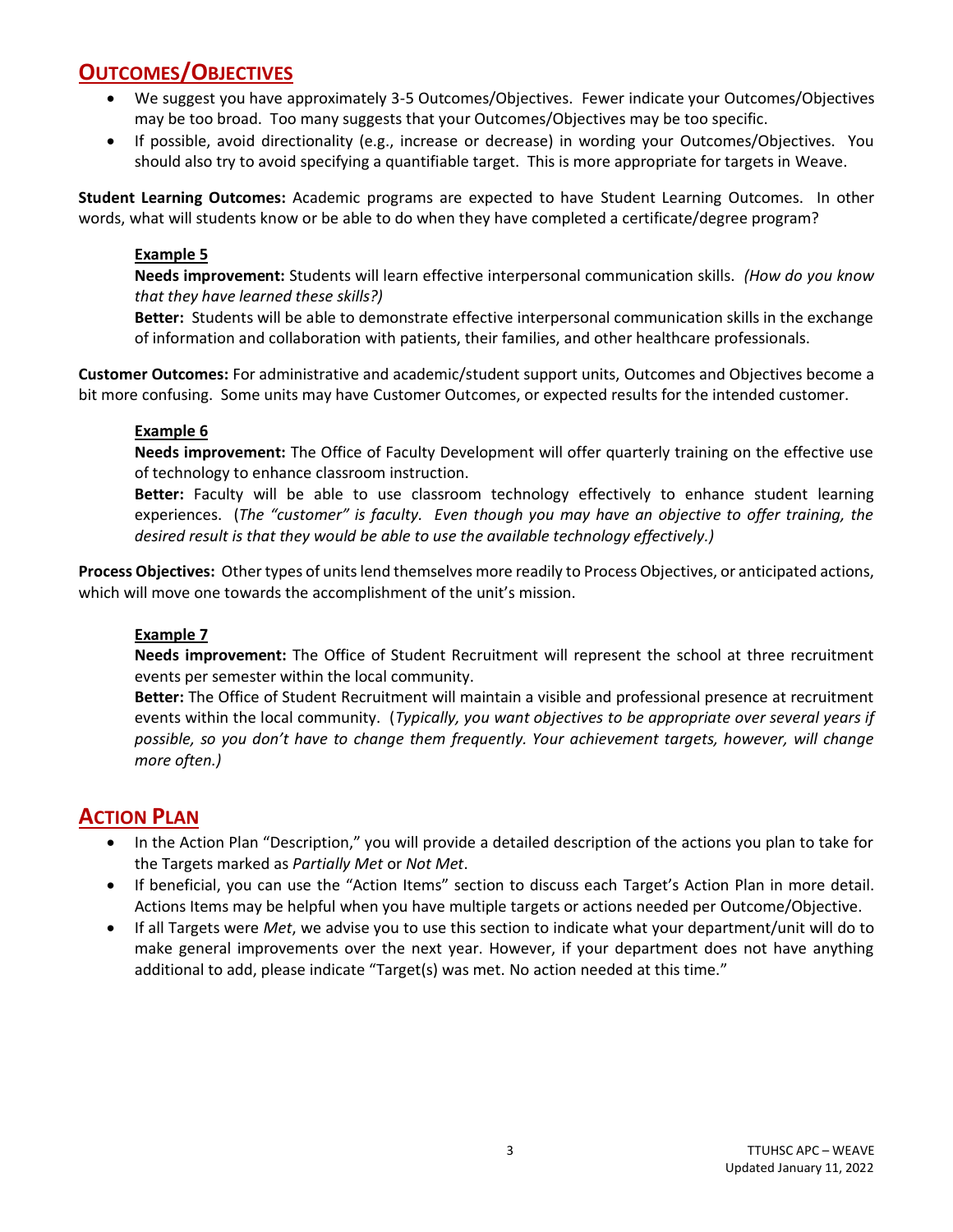#### **Example 8**

Target 1.1.1.1 was *Partially Met*: To promote continuous improvements in 2020-2021, APC staff will maintain existing department operations, while continuing to lead the institution through the SACSCOC reaffirmation process. The formal proposal for the Quality Enhancement Plan will be due in February 2022, as well as any Focused Report responses required by the off-site review team. Then the on-site visit will be in March 2022. Any subsequent reports will likely be due in Summer 2022. Once the reaffirmation process is complete, APC personnel will reevaluate the department's objectives in relation to TTUHSC's new strategic plan.

#### **Example 9**

*Not Met in 2020-2021:* The student survey will be administered in April 2020. At least 40% of the targeted population will complete the survey. The final report based on analyses of the results will be distributed in June 2019. Although we administered the survey in April, we only achieved a 38% response rate and failed to distribute the report until July. Thus, we will work diligently in 2021-2022 to address two areas of concern. First, we will improve marketing efforts by advertising the survey on TV monitors across campuses, and we will design new flyers and posters to replace dated marketing materials. Second, we will simplify data tables within the report to decrease the time needed for report preparation.

## **MEASURES**

- What evidence will you have to document the progress you've made toward achieving your Outcome or Objective? (e.g., certification exams, presentation rubrics, student surveys, training/workshop surveys, compliance reports)
- We also see a lot of process indicators, such as the number of workshops offered, number of people trained, etc. Such activities are often documented by sign-in sheets or consultation logs.
- For Weave beginners, it is recommended that you have one Measure for every Objective/Outcome. However, it is definitely possible to have multiple Measures per Objective/Outcome OR have one Measure aligned with multiple Outcomes/Objectives.

#### **Example 10**

**USMLE Step 1:** The United States Medical Licensing Examination (USMLE)-Step 1 is a standardized exam that assesses understanding and application of basic science knowledge. In addition, it measures the scientific principles required for maintenance of competence through lifelong learning. The exam consists of multiple-choice questions which measure one's foundation of knowledge, ability to solve problems, interpretation of graphic and tabular material, and the identification of gross and microscopic pathologic and normal specimens. The content is organized according to general principles and concepts that are important across organ systems and within individual organ systems. Each exam covers content related to anatomy, behavioral sciences, biochemistry, microbiology, pathology, pharmacology, physiology, as well as interdisciplinary issues. The USMLE Step 1 is administered to medical students at the end of Year Two.

#### **Example 11**

**Earned faculty development credits:** School faculty earn faculty development credit hours by (i) attending presentations approved for faculty development credits (School and TTUHSC offerings), (ii) watching video recordings of faculty development presentations posted on the School's Sakai Faculty Development site, and (iii) providing faculty development presentations. Faculty development credits earned by each faculty member are tracked with a spreadsheet that is maintained by the School's Associate Dean of Faculty Development.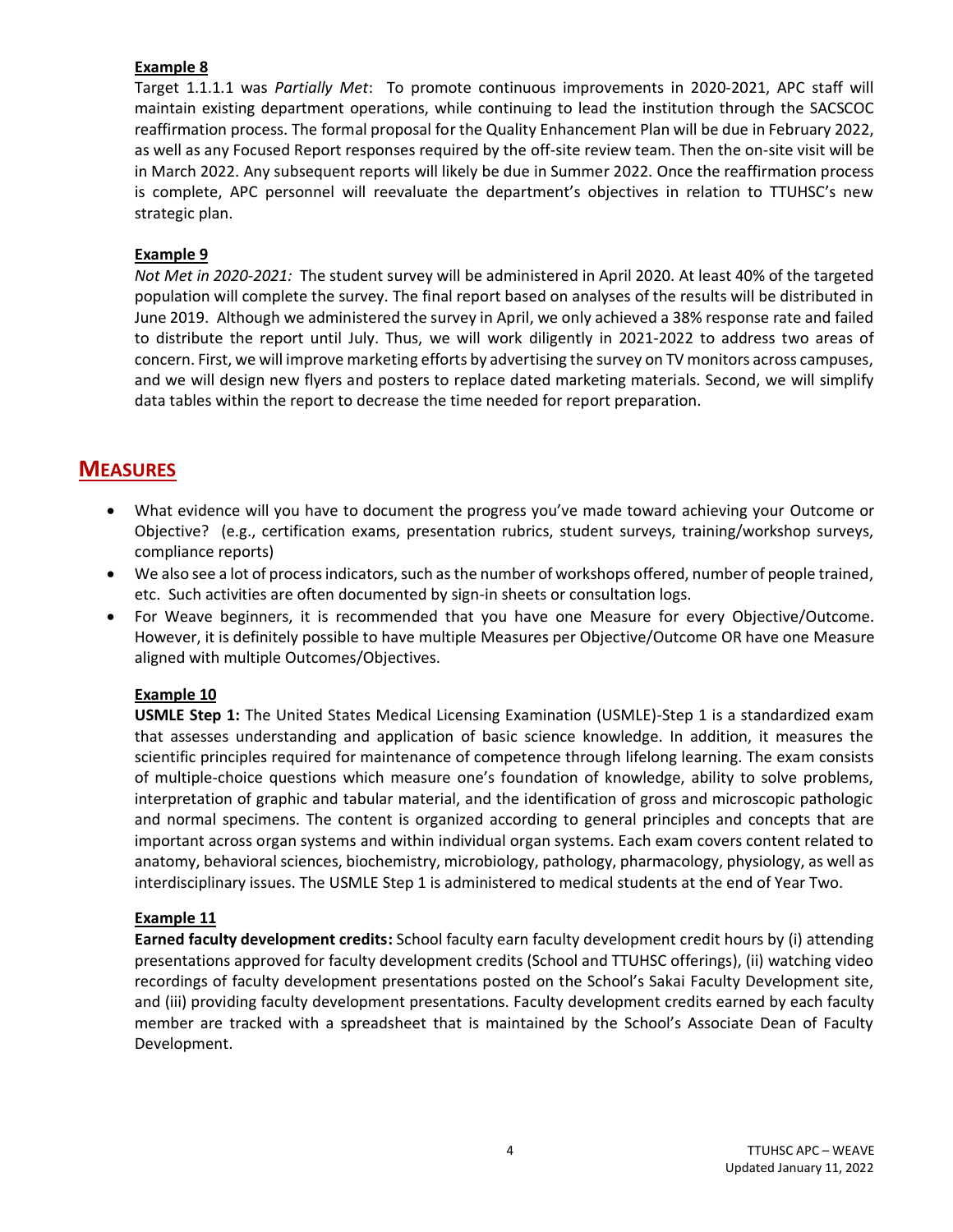#### **Example 12**

**IRB Review Time:** Consistent with our accrediting agency's (AAHRPP's) requirements, IRB review time will be measured by counting the median number of days between submission and approval of new studies (full board review, expedited review and exemption determinations).

# **TARGETS**

- For each Measure, you need to establish an achievement Target. In other words, how or when will you know if you've been successful?
- These Targets offer directionality (i.e., increase, decrease) or specify something quantifiable (e.g., percent, rating, score). Sometimes it may be best to state an anticipated date for completion if no other Target seems appropriate.
- Targets should change to reflect improvement over time.

#### **Example 13**

All students will achieve at or above the  $6<sup>th</sup>$  percentile on each of the NBME subject exams.

#### **Example 14**

Students will indicate an average level of satisfaction of at least 4.5 on all survey items.

#### **Example 15**

*Report X* will be compiled according to the stated federal requirements and submitted by August 1, 2022.

## **FINDINGS**

• What were this year's results? Describe Outcomes/Objectives in terms of stated achievement Targets and provide specific, yet objective, information about the results. Provide a context for each Finding, if relevant.

#### **Example 16**

**Needs improvement:** Most of our students scored at or above the national average on the USMLE-Step 1 exam.

**Better:** On their first attempt, our students achieved a mean score of 224 on the USMLE-Step I exam. In addition, 98% of our first-time examinees passed the exam compared to 93% of examinees from other U.S. and Canadian medical schools.

#### **Example 17**

**Needs improvement:** The target for fall enrollment was *Met*.

**Better:** The official enrollment figure for Fall 2021 was 99 students, which exceeded the targeted enrollment of 85. Additional demographic data about these students can be viewed in the *20-21 Enrollment Report*, which has been uploaded as supporting documentation.

#### **Explanation of Findings (Optional)**

• This section is for Weave users to add additional information regarding that year's results due to character limitations in the general Findings field.

#### **Target Status**

- Based on this year's Findings, you will change your Status to one of the following:
	- o *Met*
	- o *Partially Met*
	- o *Not Met*
	- o *Not Reported This Period*